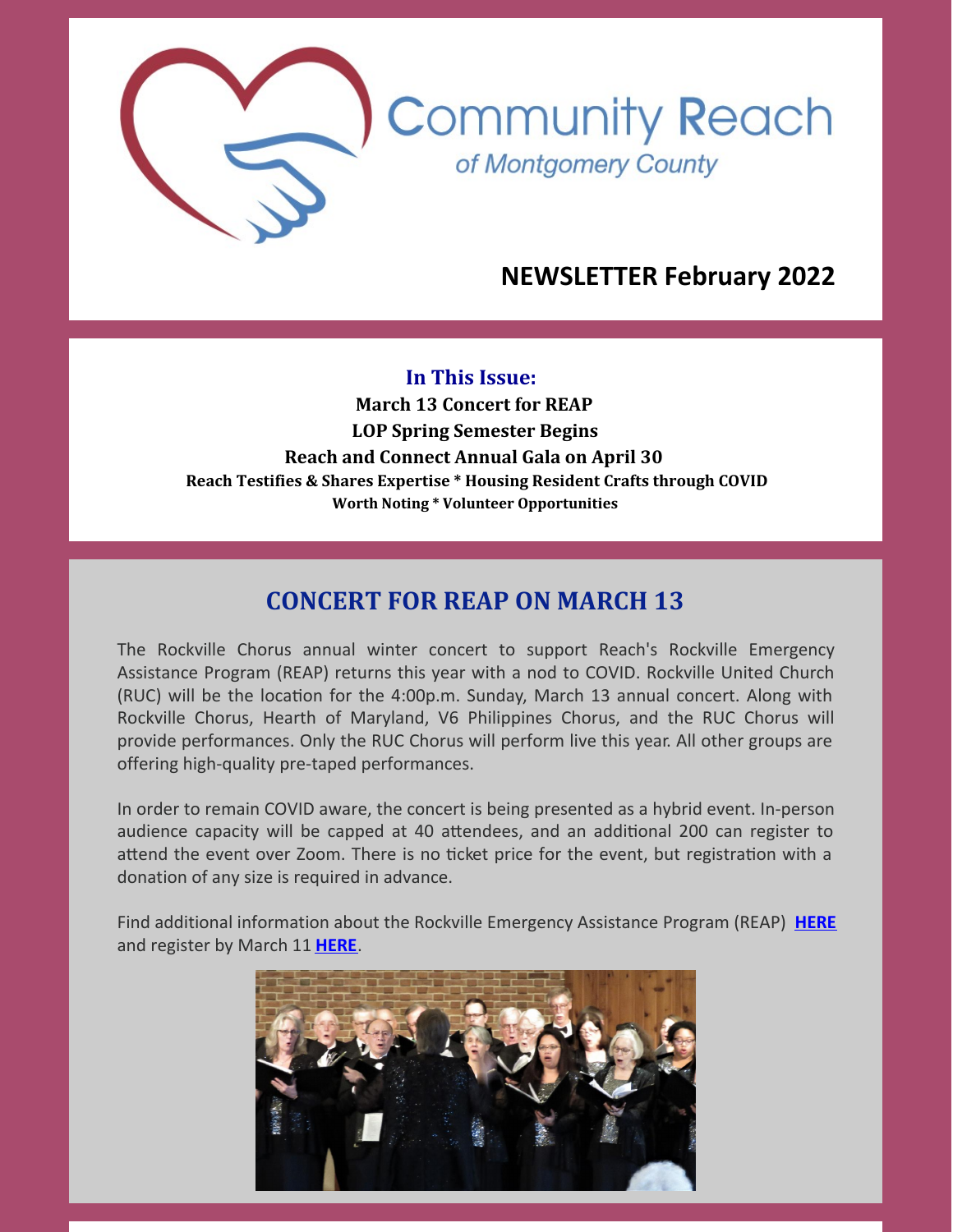#### **LOP SPRING SEMESTER BEGINS**



The Language Outreach Program (LOP) Spring semester returns with virtual courses in English as a Second Language (ESOL) and Conversation.

ESOL classes are offered as a 13-week, Tuesday & Thursday night course beginning March 8, and a three night, 9 week course that begins on March 14. Placement tests are being offered through March 4.

Conversation classes provide a more informal course of study. They are designed to allow students to attend every class in the course, or attend as their schedule allows. Lessons focus on vocabulary and pronunciation that is most helpful in daily activities such as shopping, communicating with healthcare providers, children's teachers, and fellow workers. Four course schedules are offered this Spring, with evening, morning, and Saturday classes. Staggered class start dates are from March 14 to April 12. One course focuses on communication skills using computers and cellphones.

One can learn more about LOP [HERE](https://www.cmrocks.org/lop). Information about course schedules for the Spring Session, and how one can register can be found **[HERE](https://www.cmrocks.org/_files/ugd/4c9ddf_3318b476aca4459ca7ab8bddc2928396.pdf)**.

#### **"REACH & CONNECT" 2022 VIRTUAL GALA**

The 2022 Annual Reach Gala is scheduled for Saturday, April 30. Due to COVID concerns, the Reach Executive Committee is dedicated to providing an excellent Virtual event that will be accessible and comfortable for all.

"Reach and Connect" is the theme the Gala Committee has chosen for this event that begins at 6:00pm via Zoom Webinar. Michael Bobbitt, previously with Adventure Theatre and currently Executive Director of Mass Cultural



Council, returns as the charismatic and energetic Master of Ceremonies. Paul Newman, former Board Chair of Rockville Economic Development, Inc., leads a strong Gala Committee which is brainstorming entertaining interactive activities, live auction items, and educational aspects of the program. Catherine Leggett, as past Gala Chair, is actively participating in committee meetings as well.

Invitations are expected to be emailed to Reach's mailing list in the middle of March. Sponsorship opportunities are open now. Please contact Director of Development, Andrea Kempner-Wink, (**[AndreaKWink@CMRocks.org](mailto:andreakwink@cmrocks.org)**, 301-637-0172) for more information.

Check the CMRocks.org Events Page frequently for new information about this important Annual Reach event including sponsorship opportunities and the current sponsor list **[HERE](https://www.cmrocks.org/events)**.

# **REACH TESTIFIES & SHARES EXPERTISE**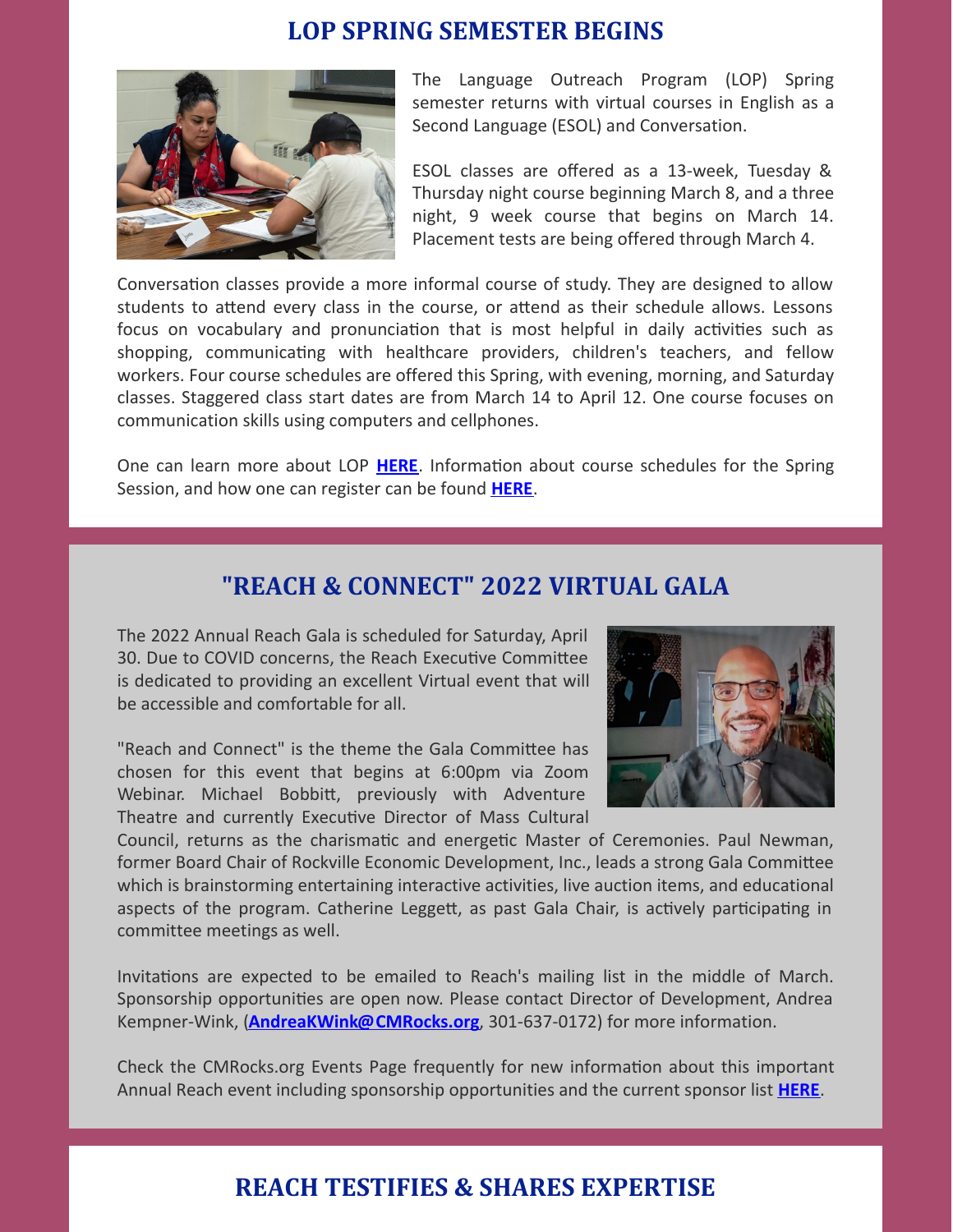February and March are the busiest months for connecting with local governments as they consider both budget priorities for the following fiscal year and the legislative agenda for the current session. Reach has been advocating for the most vulnerable in Rockville and Montgomery County since its inception in 1967.

In February, Cecilia Rojas, Language Outreach Program Director, provided testimony to Montgomery County Council in favor of fully funding education in the Fiscal Year 2023



County Budget. Cecilia also served as a member of the panel for the business forum, "English Language Learning for Employees" presented by MCAEL (Montgomery Coalition for Adult Education Literacy). The forum was hosted by the City of Rockville, Rockville Economic Development, Inc. (REDI), the Rockville Chamber of Commerce.

Reach staff have and will continue to participate in opportunities to speak to government officials throughout the Spring. In addition, Reach is exploring ways to especially connect this election year with clients and supporters to share opportunities for civic engagement. While community members seem to be more tuned in the civics during years with elections at various government levels, this year's Maryland and Montgomery County redistricting is likely to mean providing residents with additional information resources will be especially important to help them engage.

Reach is scheduled to be a partner in the Temple Beth Ami Candidate Forum planned for Sunday, June 12th. Stay tuned to Reach newsletters, social media, and **[website](https://www.cmrocks.org/)** for information about other Reach advocacy and civic opportunity events in 2022. Anyone who wishes to share suggestions or ideas about nonpartisan engagement, please contact **Andrea [Kempner-Wink](mailto:andreakwink@cmrocks.org)**.

#### **HOUSING CLIENT CRAFTS THROUGH COVID**



COVID restrictions were challenging for many in the community. One of the residents of Rockland House had been teaching crocheting and knitting to women living at the shelter in Rockville. The classes were put on hold with the COVID outbreak.

While isolating, the Rockland resident used her free time to create hats and placemats (pictured) that could be donated to others. The placemats were sent to Capital Quilts which passed them on to Iona House, serving senior citizens in the region. Hats were shared with shelter residents and others.

In addition to sewing, crocheting, and knitting more during COVID, this Rockland resident also took classes online to increase her skills in these domestic arts. Her new skills not only give her satisfaction. She will be able to share what she learned with others when she returns to teaching classes at the shelter for women.

Learn more about the Reach Housing Program **[HERE](https://www.cmrocks.org/housing-program)**.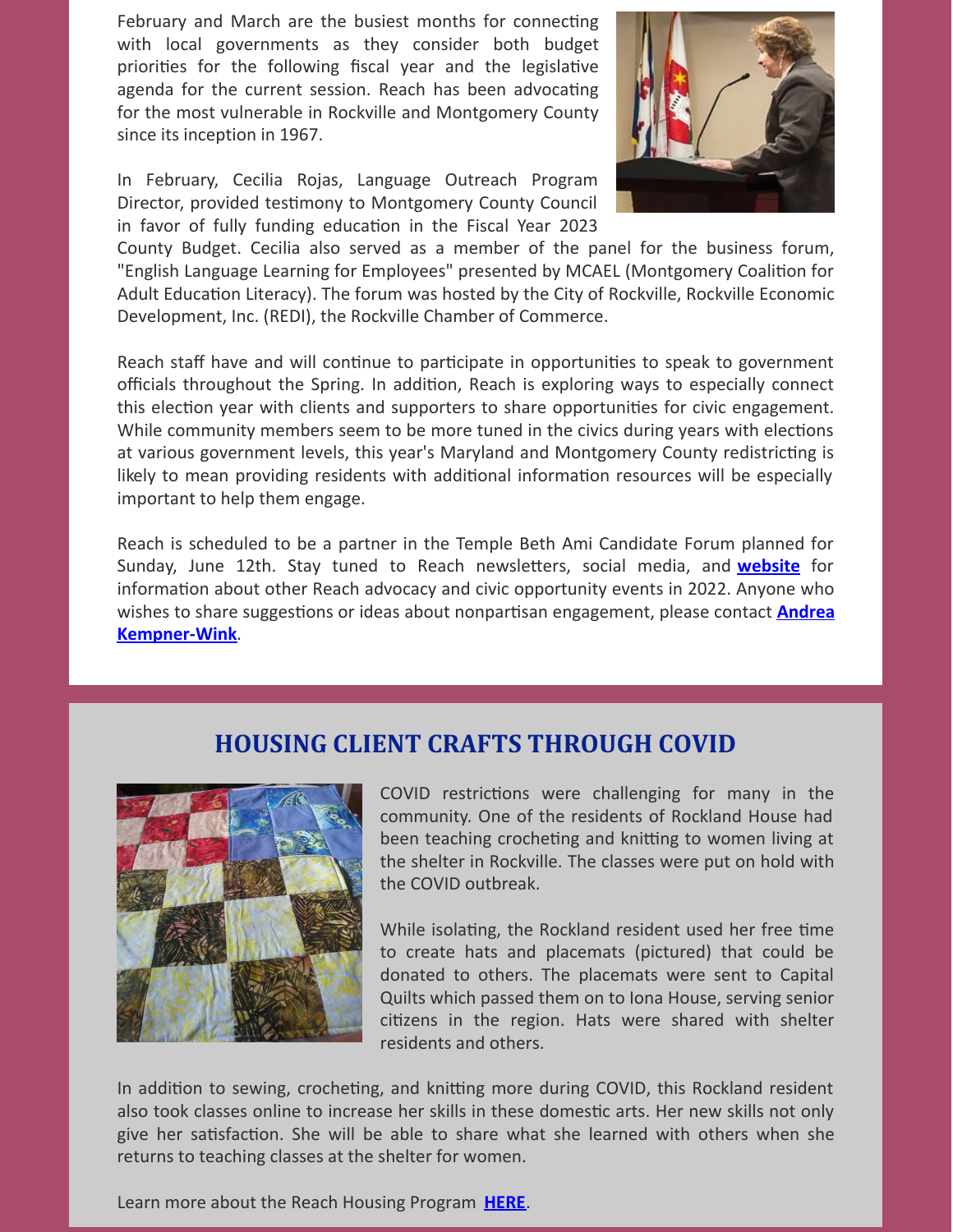# *Mark Your Calendar!*

#### **Sunday, March 13, 4:00pm - 5:30pm** *ROCKVILLE CHORUS CONCERT TO SUPPORT REAP*

Rockville United Church 355 Linthicum Street, Rockville **[Registration](https://www.eventbrite.com/e/concert-to-benefit-rockville-emergency-assistant-program-reap-tickets-271306704657?aff=ebdssbdestsearch)**

**Saturday, April 30, 2022, 6:00pm - 7:30pm** *REACH & CONNECT 2022 ANNUAL GALA*

Virtual Event **[Information](https://www.cmrocks.org/events)**



# **SPOTLIGHT ON VOLUNTEER OPPORTUNITIES**

**BILINGUAL FRIENDLY CALLER (Mandarin-English)** - For our Senior Reach Program. Call Senior Reach client(s) weekly to confirm they received homecare services. Volunteer and client decide whether additional information/conversation will be shared. With weekly contact, the Friendly caller is often our link to potential changes to client's physical, mental, or emotional health - they are often told about recent health issues or hospital visits, and often notice potential changes in client's demeanor or understanding. Complete weekly call report and email to program manager. Weekly time requirement 15 minutes to 1 hour per client, based on interest of volunteer and client.

**JOIN A REACH COMMITTEE** - Development, Finance, Faith Advisory, and Governance currently all meet online as standing committees. Help determine the success of Reach through your service. Short term committees also need new members.

**CLIENT INTAKE COORDINATORS** for Rockville Emergency Assistance Program (REAP). Are you a compassionate, detail-oriented person with a desire to help those in need? Work a four-hour shift weekly during business hours (ideally from 9am-1pm or 1pm-5pm) to help us assist Rockville residents facing eviction; provide County residents with referrals for low-cost dental and other services; and much more. Training is provided.

**INTERPRETERS** at the Kaseman Health Clinic are needed for four-hour shifts once each week between the hours of 9am and 5pm. Openings currently on Monday afternoon, Wednesday afternoon, Thursday and Friday. Help us ensure that our providers and patients can communicate clearly. Confidentiality is required.

#### **DONATIONS REQUESTED:**

**For Kaseman Health Clinic & Housing Program:** C-Fold Paper Towels, Paper Towels, Hand Sanitizer, Antibacterial Hand Soap, Trash Bags, Disinfecting Wipes, Scouring Powder, Window Cleaner, Facial Tissue, Bleach, Disinfectant Spray, Dishwashing Liquid